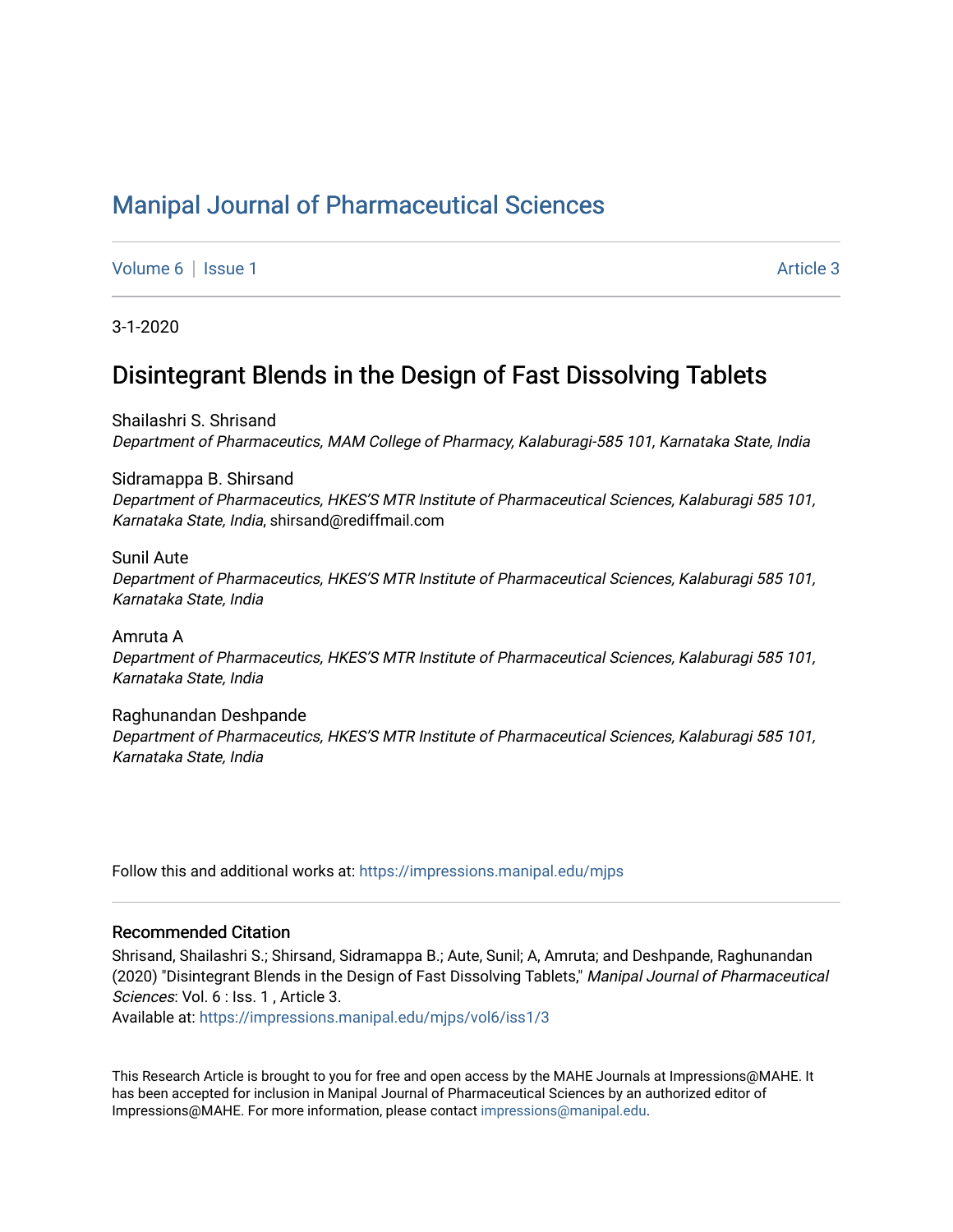# Shirsand S S, *et al*: Disintegrant Blends in the Design of Fast Dissolving Tablets Research Article

# **Disintegrant Blends in the Design of Fast Dissolving Tablets**

Shailashri S Shirsand, Sidramappa B Shirsand\*, Sunil Aute, Amruta, Raghunandan Deshpande

Email: shirsand@rediffmail.com

# **Abstract**

The present work aims to improve patient compliance with fast dissolving lorazepam tablets by the direct compression procedure. The method used crospovidone and croscarmellose sodium (2-8% weight by weight (w/w) as super-disintegrants in solitary as well as disintegrating mixtures (i.e., crospovidone-croscarmellose sodium, crospovidone-sodium starch glycolate), and to enhance the mouth feel, directly compressible mannitol was used. In the prepared tablet formulations, lorazepam estimates were performed Ultraviolet(UV)/ Visible spectroscopic method at 231 nm.The preparation formulations were further assessed for friability, hardness, wetting time, water absorption, drug content uniformity and *in vitro* dispersion time. Based on the *in-vitro* dispersion time of around 12-42 s, *in vitro* drug release patterns (6.8 phosphate buffer), stability studies (3 months; at 40 ºC/75% relative humidity) and drug excipient interactions (Infrared(IR) spectroscopy) were tested for promising formulations. The formulation (containing disintegrant blends of 2% w/w crospovidone and 4% w/w croscarmellose sodium) emerged as the overall best formulation among all the promising formulations. Stability studies on the promising formulation indicated that the drug content and the time of dispersion *in vitro* were not significantly changed.

**Key words:** Croscarmellose sodium, Crospovidone, Directly compressible mannitol, Disintegrant blends, Fast dissolving tablets, Lorazepam

#### **Introduction**

The various advantages such as easy administration, the avoidance of pain, versatility and most importantly, patient compliance continue to make the oral route the most preferred route among all routes of administration of medicine. The different dosage forms include tablets and capsules. Tablets are the most commonly used dosage forms because they are self-administering, compact and easy to manufacture.

Most people have difficulty in swallowing tablets and hard gelatin capsules and thus do not obey a

**Shailashri S Shirsand1 , Sidramappa B Shirsand2 , Sunil Aute2 , Amruta2 , Raghunandan Deshpande2**

- *1 Department of Pharmaceutics, MAM College of Pharmacy, Kalaburagi-585 101, Karnataka State, India*
- *2 Department of Pharmaceutics, HKES'S MTR Institute of Pharmaceutical Sciences, Kalaburagi 585 101, Karnataka State, India*
- *\** Corresponding Author

Date of Submission: 16-10-2019, Date of Revision: 26-01-2020 Date of Acceptance: 29-01-2020

prescription that leads to a high incidence of noncompliance and inadequate treatment<sup>1</sup>. Nearly 35-50% of the general population suffer from swallowing difficulties, which lead to high incidences of noncompliance and ineffective therapy, in particular considering the elderly and children. Swallowing problems are also very common in young adults as their muscle and nervous systems have not been fully formed.Additional groups that might have difficulty in swallowing conventional oral doses are people who have extremity tremors, mentally sick, developmentally disabled, non-cooperative and those who have reduced liquid intakes or nausea patients and those who travel or have no ready access to water. Many may also have swallowing problems, including those with motion sickness, severe allergic outbreaks of coughing and water shortages.

To overcome this problem, the scientist has developed an innovative drug delivery system i.e. "Fast disintegrating tablets" that disintegrates and dissolves rapidly in saliva without the need for water.

**How to cite this article:** Shirsand S S, Shirsand S B, Aute S, Amruta, Deshpande R,. Disintegrant Blends in the Design of Fast Dissolving Tablets. *MJPS* 2020; 6(1): 8-14.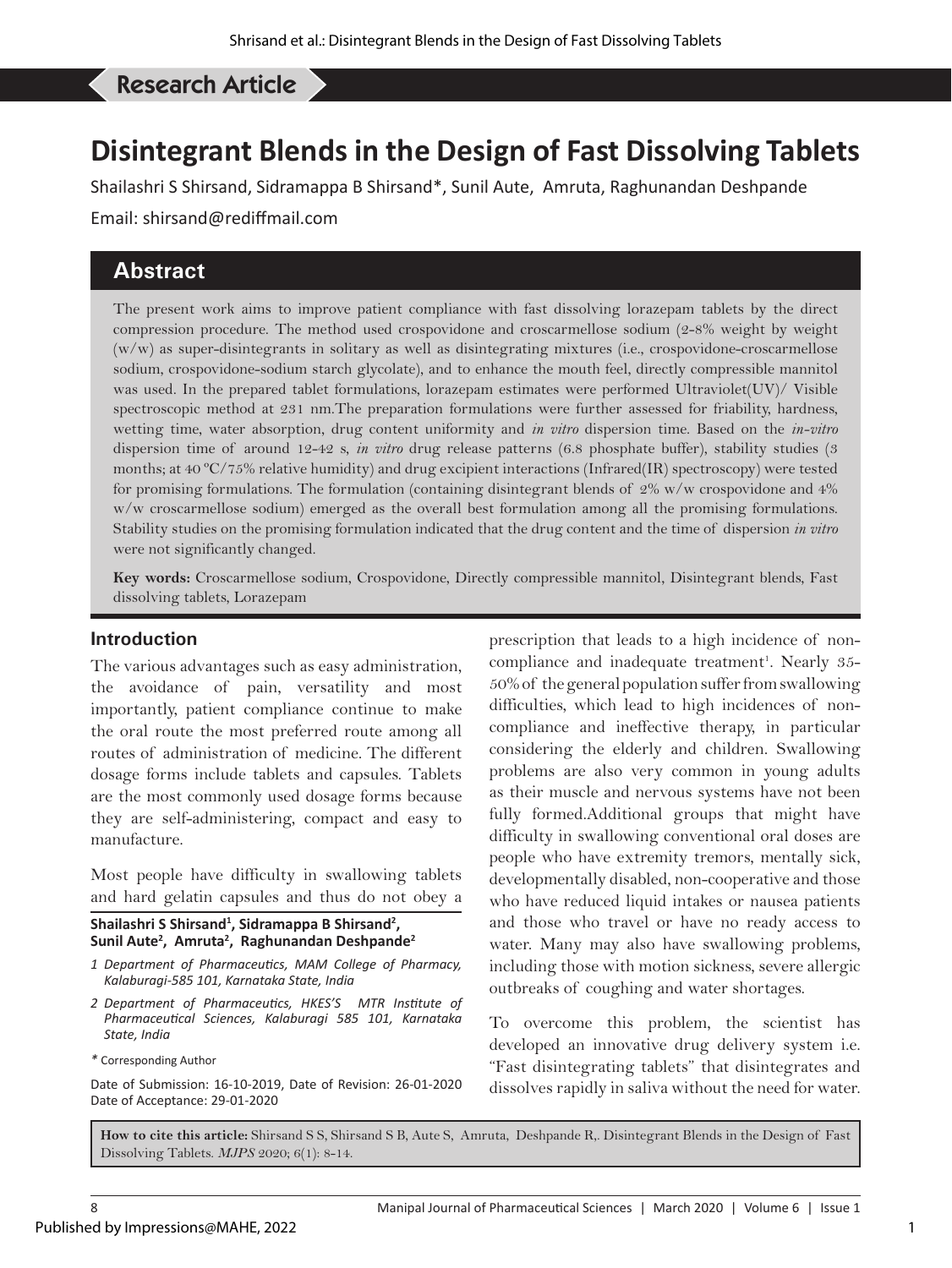#### Shirsand S S, *et al*: Disintegrant Blends in the Design of Fast Dissolving Tablets

This tablet disintegrates instantaneously or disperses in saliva<sup>5</sup>. These tablets usually dissolve within 15 seconds to 2 mins. In some cases, as the saliva passes from the mouth, pharynx and oesophagus into the stomach, drugs are absorbed to produce the faster onset of drug action. The bioavailability of the drug in these cases is substantially higher than that observed with conventional tablet dosage forms [1,6].

In both industry and academia, the advantages of rapidly disintegrating tablets become increasingly recognized. Recently, the words "orodispersible tablet", which means the mouth tablet, where it dissolves quickly before swallowing, used in the European Pharmacopeia, are becoming increasingly important<sup>7</sup>.

## **Materials**

Lorazepam was a gift sample from Centaur Chemicals Pvt Ltd, Chikboli, Maharashtra India. Crospovidone, Sodium Starch Glycolate and Croscarmellose Sodium were obtained as gift samples from Wockhardt Research Centre, Maharashtra.

### **Methods**

#### *Formulation of Lorazepam Fast Dissolving Tablets*

The fast-dissolving Lorazepam tablets were prepared using the direct compression process in accordance with the formula shown in Table 1  $[6]$ . Independtly, all the ingredients were passed through mesh #60. The ingredients were then compressed on a rotary tablet (Clit) 10-station in tablets 150 mg with flat, round 8 mm punches and weighed and mixed in geometrical order. A batch of 60 tablets was developed for all formulations.

#### *Evaluation of Fast Dissolving Tablets*

The fast-dissolving tablets were evaluated for the various pre-compression parameters like tapped density, bulk density, Carr's compressibility index and angle of repose (shown in Table 2) as well as the parameters after compression, for example, uniformity of drug contents, weight variation, friability, hardness, thickness and *in vitro* dispersion time, were also tested for prepared batches. [7] (shown in Table 3).

### *Weight Variation*

The tablet weight has to be routinely assessed during the production process. The weight variation test

| Table No 1: Formulations of Lorazepam Fast dissolving tablets prepared by Direct Compression Method |                          |                  |                  |                  |                   |                   |                   |         |                    |                    |        |                    |                    |
|-----------------------------------------------------------------------------------------------------|--------------------------|------------------|------------------|------------------|-------------------|-------------------|-------------------|---------|--------------------|--------------------|--------|--------------------|--------------------|
| Ingredients (mg/                                                                                    |                          | Formulation code |                  |                  |                   |                   |                   |         |                    |                    |        |                    |                    |
| tablet)                                                                                             | $FCP_0$                  | FCP,             | FCP <sub>o</sub> | FCP <sub>a</sub> | FCCS <sub>1</sub> | FCCS <sub>o</sub> | FCCS <sub>3</sub> | FCPCS,  | FCPCS <sub>o</sub> | FCPCS <sub>s</sub> | FCPSG, | FCPSG <sub>o</sub> | FCPSG <sub>s</sub> |
| Lorazepam                                                                                           | 1                        | $\mathbf{1}$     | $\mathbf{1}$     | 1                | $\mathbf{1}$      | 1                 | $\mathbf{1}$      | 1       | $\mathbf{1}$       | $\mathbf{1}$       | 1      | $\mathbf{1}$       | 1                  |
| Crospovidone<br>(CP)                                                                                | --                       | $\mathfrak{B}$   | 6                | 12               |                   | --                |                   | 1.5     | 2.25               | 3.0                | 1.5    | 2.25               | 3.0                |
| Croscarmellose<br>Sodium (CCS)                                                                      | $\overline{\phantom{0}}$ |                  |                  | --               | 3                 | 6                 | 12                | 3.0     | 4.5                | 6.0                |        |                    |                    |
| Sodium Starch<br>Glycolate (SSG)                                                                    | --                       |                  |                  |                  |                   |                   |                   |         |                    |                    | 3.0    | 4.5                | 6.0                |
| Microcrystalline<br>Cellulose MCC<br>$(PH - 102)$                                                   | 30                       | 30               | 30               | 30               | 30                | 30                | 30                | 30      | 30                 | 30                 | 30     | 30                 | 30                 |
| Aspartame                                                                                           | 3                        | 3                | 3                | 3                | 3                 | 3                 | 3                 | 3       | 3                  | 3                  | 3      | 3                  | 3                  |
| Talc                                                                                                | 3                        | 3                | 3                | 3                | 3                 | 3                 | 3                 | 3       | 3                  | 3                  | 3      | 3                  | 3                  |
| Sodium<br>Stearylfumarate                                                                           | 1.5                      | 1.5              | 1.5              | 1.5              | 1.5               | 1.5               | 1.5               | 1.5     | 1.5                | 1.5                | 1.5    | 1.5                | 1.5                |
| Flavor (pineapple)                                                                                  | $1.5\,$                  | 1.5              | 1.5              | 1.5              | 1.5               | 1.5               | 1.5               | $1.5\,$ | $1.5\,$            | 1.5                | 1.5    | 1.5                | $1.5\,$            |
| Mannitol SD 200                                                                                     | 110                      | 107              | 104              | 98               | 107               | 104               | 98                | 105.5   | 103.25             | 101                | 105.5  | 103.25             | 101                |
| Total                                                                                               | 150                      | 150              | 150              | 150              | 150               | 150               | 150               | 150     | 150                | 150                | 150    | 150                | 150                |

FCP- Formulation containing crospovidone as disintegrant

FCCS- Formulation containing Croscarmellose as disintegrant

FCPCS- Formulation containing blend of crospovidone and croscarmellose sodium as disintegrant

FCPSG- Formulation containing blend of crospovidone and sodium starch glycolate as disintegrant

2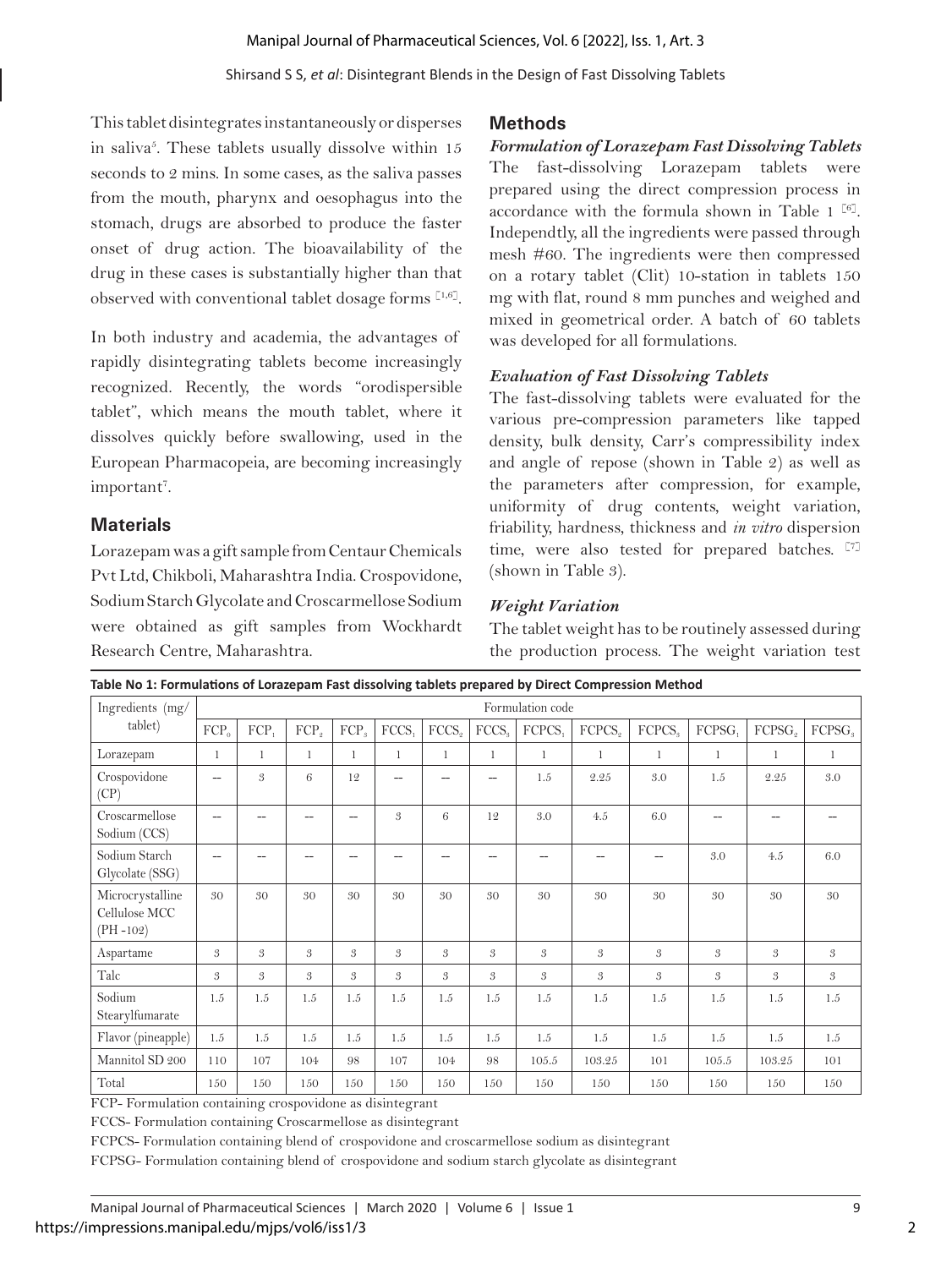#### Shrisand et al.: Disintegrant Blends in the Design of Fast Dissolving Tablets

#### Shirsand S S, *et al*: Disintegrant Blends in the Design of Fast Dissolving Tablets

|                                     |         | Formulation code |                  |                  |       |       |                   |                    |                    |        |        |                    |        |
|-------------------------------------|---------|------------------|------------------|------------------|-------|-------|-------------------|--------------------|--------------------|--------|--------|--------------------|--------|
|                                     | $FCP_0$ | FCP,             | FCP <sub>o</sub> | FCP <sub>s</sub> | FCCS. | FCCS2 | FCCS <sub>3</sub> | FCPCS <sub>1</sub> | FCPCS <sub>2</sub> | FCPCS. | FCPSG, | FCPSG <sub>o</sub> | FCPSG. |
| Parameters                          |         |                  |                  |                  |       |       |                   |                    |                    |        |        |                    |        |
| Bulk<br>density(gm/<br>$\rm cc)$    | 0.510   | 0.500            | 0.494            | 0.558            | 0.548 | 0.513 | 0.560             | 0.530              | 0.510              | 0.517  | 0.600  | 0.570              | 0.530  |
| Tapped<br>density(gm/<br>$\rm cc)$  | 0.572   | 0.565            | 0.568            | 0.642            | 0.638 | 0.596 | 0.640             | 0.589              | 0.590              | 0.610  | 0.690  | 0.650              | 0.600  |
| Carr's index<br>$(\%)$              | 10.83   | 11.50            | 13.02            | 13.08            | 14.01 | 13.92 | 12.46             | 10.01              | 13.70              | 14.03  | 13.33  | 11.65              | 11.83  |
| Hausner's<br>ratio                  | 1.12    | 1.13             | 1.14             | 1.15             | 1.16  | 1.16  | 1.14              | 1.11               | 1.15               | 1.17   | 1.15   | 1.14               | 1.13   |
| The angle of<br>repose <sup>o</sup> | 23.74   | 23.17            | 25.17            | 27.94            | 28.94 | 28.41 | 26.56             | 24.70              | 26.56              | 25.20  | 27.02  | 28.30              | 27.02  |

**Table No 2: Pre-compression parameters of formulations prepared by Direct Compression Method**

|  |  | Table No 3: Post compression parameters of formulations prepared by Direct Compression Method |  |
|--|--|-----------------------------------------------------------------------------------------------|--|
|  |  |                                                                                               |  |

| Parameters               |                                                                                                                                                                                                                 |            |                  |        |            |                   |             | <b>Formulation Code</b> |                                                                                               |                |            |                    |                    |
|--------------------------|-----------------------------------------------------------------------------------------------------------------------------------------------------------------------------------------------------------------|------------|------------------|--------|------------|-------------------|-------------|-------------------------|-----------------------------------------------------------------------------------------------|----------------|------------|--------------------|--------------------|
|                          | $FCP_0$                                                                                                                                                                                                         | FCP,       | FCP <sub>。</sub> | FCP.   | FCCS.      | FCCS <sub>a</sub> | FCCS.       | FCPCS.                  | FCPCS <sub>a</sub>                                                                            | FCPCS.         | FCPSG.     | FCPSG <sub>a</sub> | FCPSG <sub>s</sub> |
| Hardness * (Kg/          | 2.9 <pm< td=""><td>2.8</td><td>2.9</td><td>2.7</td><td>2.8</td><td>2.76</td><td>2.6</td><td>3.0</td><td>2.9<pm< td=""><td><math>2.8 \pm 0.09</math></td><td>2.07</td><td>2.8</td><td>2.76</td></pm<></td></pm<> | 2.8        | 2.9              | 2.7    | 2.8        | 2.76              | 2.6         | 3.0                     | 2.9 <pm< td=""><td><math>2.8 \pm 0.09</math></td><td>2.07</td><td>2.8</td><td>2.76</td></pm<> | $2.8 \pm 0.09$ | 2.07       | 2.8                | 2.76               |
| $\text{cm}^2$ ) $\pm$ SD | 0.10                                                                                                                                                                                                            | ±0.09      | $\pm 0.05$       | ± 0.07 | ±0.09      | $\pm 0.25$        | ± 0.17      | ± 0.11                  | 0.11                                                                                          |                | ± 0.10     | ±0.06              | ±0.25              |
| Thickness (mm)           | 2.48                                                                                                                                                                                                            | 2.6        | 2.5              | 2.62   | 2.58       | 2.45              | 2.35        | 2.62                    | 2.40                                                                                          | 2.52           | 2.60       | 2.54               | 2.50               |
| Friability (%)           | 0.54                                                                                                                                                                                                            | 0.64       | 0.73             | 0.66   | 0.57       | 0.58              | 0.65        | 0.60                    | 0.79                                                                                          | 0.73           | 0.69       | 0.70               | 0.60               |
| In vitro dispersion      | 214                                                                                                                                                                                                             | 39.74      | 26.67            | 14.70  | 42.59      | 30.43             | 16.37       | 36.44                   | 23.32                                                                                         | 12.43          | 40.64      | 32.71              | 15.23              |
| time* (sec) $\pm$ SD     | ±2.0                                                                                                                                                                                                            | ± 2.47     | ± 2.30           | ± 2.14 | ±1.64      | ± 2.58            | ± 2.47      | ± 1.56                  | ±1.46                                                                                         | ±1.52          | ±1.32      | ± 2.32             | ±1.52              |
| Wetting time*            | 215                                                                                                                                                                                                             | 41.59      | 27.0             | 14.90  | 43.20      | 32.06             | 17.66       | 37.40                   | 24.35                                                                                         | 13.32          | 42.12      | 34.23              | 16.32              |
| $(\sec) \pm SD$          | ± 2.48                                                                                                                                                                                                          | ±1.64      | ±1.12            | ±0.83  | ± 3.05     | ± 2.08            | ± 2.08      | ±1.50                   | ± 1.46                                                                                        | ±1.52          | ±1.29      | ±1.32              | ± 2.24             |
| Water absorption         | 59.28                                                                                                                                                                                                           | 75.75      | 92.42            | 98.16  | 72.63      | 80.63             | $96.63 \pm$ | 78.40                   | 94.59                                                                                         | 98.76          | 72.38      | $85.24\pm$         | 94.16              |
| ratio* $(\%) \pm SD$     | ± 3.66                                                                                                                                                                                                          | ± 2.79     | ± 2.80           | ±1.65  | ± 2.98     | ±1.017            | 1.015       | ± 2.10                  | ±1.59                                                                                         | ± 3.20         | ±1.36      | 1.70               | ± 2.43             |
| Drug content*            | 105.39                                                                                                                                                                                                          | 103.34     | 102.82           | 102.11 | 105.50     | 104.04            | 103.43      | 101.13                  | 103.36                                                                                        | 102.24         | 104.59     | 102.31             | 103.59             |
| $(\%)\pm SD$             | ±0.829                                                                                                                                                                                                          | $\pm 2.63$ | ±1.15            | ±1.93  | $\pm 0.86$ | $\pm 2.63$        | ±1.29       | ±1.16                   | ±1.39                                                                                         | ±1.83          | $\pm 2.47$ | ±1.22              | $\pm 1.60$         |
| Weight variation         |                                                                                                                                                                                                                 |            |                  |        |            |                   |             |                         | 147 to 155 mg (within the IP limits of $\pm 7.5\%$ )                                          |                |            |                    |                    |

as per United State Pharmacopoeia (USP) is done by randomly taking 20 tablets, determining their individual weights and then matching the individual weights with an average weight in order to assess the weight variation<sup>[8]</sup>.

### *Thickness*

The tablet's thickness is important for the uniformity of the tablet size. Digital Vernier Caliper was used to measure tablet thickness by testing the thickness for each formulation of three random tablets from the formulation batch.

### *Hardness*

The durability of tablets in terms of storage, transport, and handling prior to use depends on their shipping or breakage resistance. The Monsanto hardness tester was used to check the hardness of each tablet and it was expressed in terms of kg/ cm2 . For testing the hardness of tablet, three tablets were chosen randomly and the average hardness determined was 2.5 kg/cm<sup>2</sup>.

### *Friability*

Friability usually means the loss of weight of the tablets in the containers because fines have been removed from the surface of the tablet. In fact, friability represents poor tablet cohesion. The weight was recorded, tablets were positioned and rotated at 25 revolutions per minute (rpm) for 100 revolutions in Roche friabilitor. The tablets were collected, dusted, weighed and the percentage friability was determined with the formula<sup>[9]</sup>.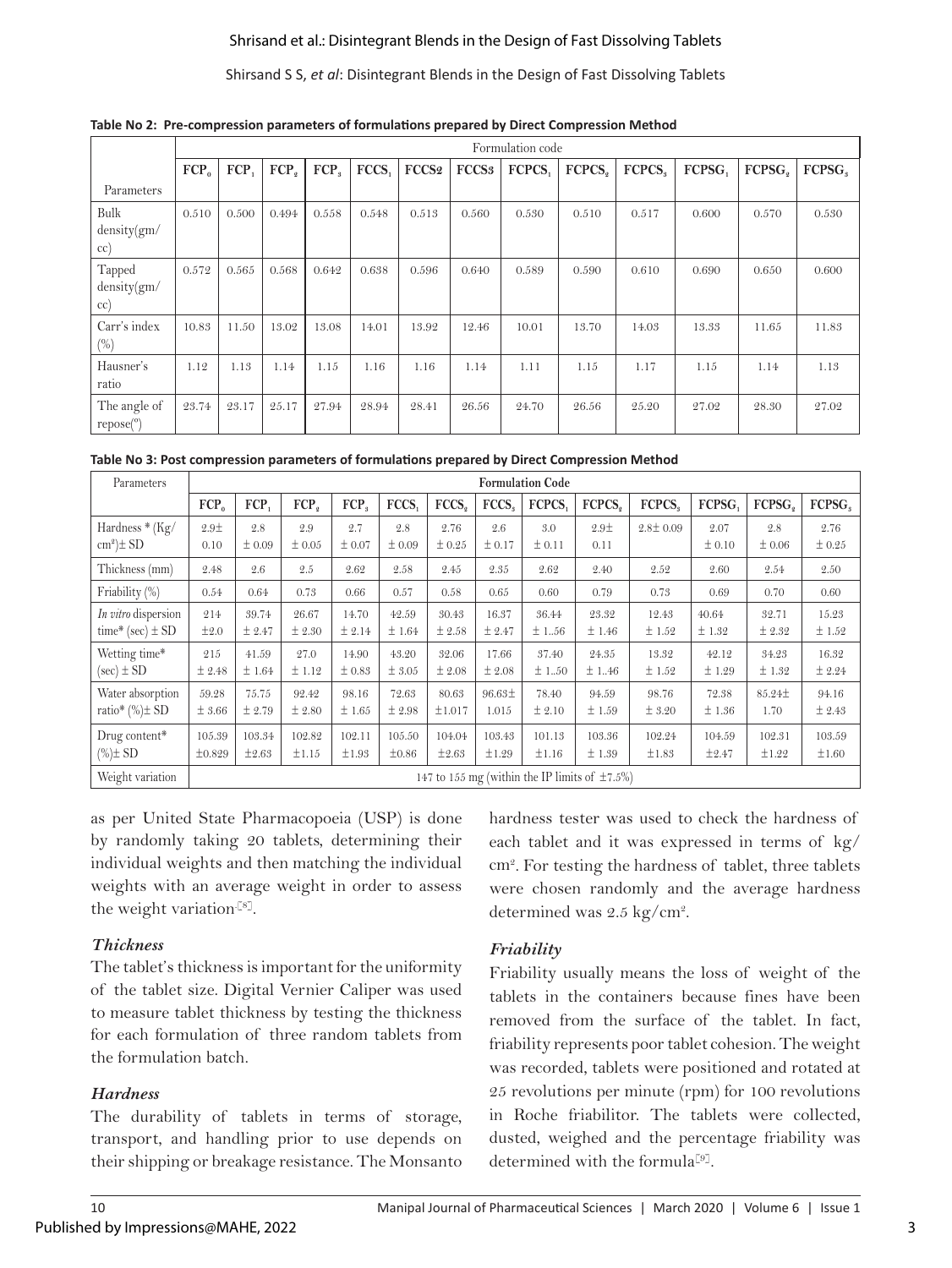#### Shirsand S S, *et al*: Disintegrant Blends in the Design of Fast Dissolving Tablets

| Time (min)     |                  |                  |                          |                          |                    |                  |
|----------------|------------------|------------------|--------------------------|--------------------------|--------------------|------------------|
|                | $FCP_0$          | FCP <sub>a</sub> | FCCS <sub>o</sub>        | FCPCS <sub>s</sub>       | FCPSG <sub>a</sub> | <b>CCF</b>       |
| $\mathfrak{D}$ | $4.24 \pm 2.36$  | $52.14 \pm 2.20$ | $46.24 \pm 2.60$         | $56.23 \pm 3.10$         | $53.24 \pm 3.46$   | $6.18 \pm 2.40$  |
| $\overline{4}$ | $8.10 \pm 3.40$  | 68.38±3.81       | 54.93±3.26               | 70.24±2.64               | 66.76±3.14         | $13.10 \pm 3.42$ |
| 6              | $13.57 \pm 2.10$ | $85.38 \pm 3.12$ | 72.36±2.60               | 86.48±3.42               | $82.13 \pm 2.76$   | $16.42 \pm 3.10$ |
| 8              | 18.64±3.42       | $93.47 \pm 2.36$ | $86.14 \pm 3.14$         | $99.18 \pm 3.78$         | 92.64±3.74         | 22.46±2.40       |
| 10             | 23.36±1.56       | 99.85 ± 2.44     | $93.28 \pm 2.70$         |                          | $99.79 \pm 2.76$   | $30.12 \pm 3.12$ |
| 15             | 27.42±2.24       |                  | $100.24 \pm 1.64$        |                          |                    | 35.16±2.43       |
| 20             | $30.64 \pm 2.50$ | -                | -                        | -                        |                    | $42.64 \pm 3.54$ |
| 25             | 34.73±3.12       | -                | $\overline{\phantom{a}}$ | $\overline{\phantom{0}}$ |                    | 49.64±3.24       |
| 30             | $38.13 \pm 2.60$ |                  |                          |                          |                    | 62.24±2.60       |

**Table No 4: Comparative** in vitro **dissolution data of control formulation (without super-disintegrant) promising tablet formulations of Lorazepam and Commercial Conventional Formulation in pH 6.8 Phosphate Buffer**

**Table No 5: Comparative** In-Vitro **Dissolution Parameters of Promising Tablet Formulations of Lorazepam Pure Drug (Control) and Commercial Conventional Formulation in pH 6.8 Phosphate Buffer**

| Formulation code   | $D_5$ (%) | $D_{10}$ (%) | $DE_{10 \min}$ (%) | $t_{50\%}$ (min)  | $t_{70\%}$ (min) | $t_{90\%}$ (min) |
|--------------------|-----------|--------------|--------------------|-------------------|------------------|------------------|
| $FCP_0$            | $10.1\%$  | 20.3%        | 10.93%             | >30               | >30              | >30              |
| $FCP_3$            | 76.5%     | 98%          | 69.58%             | $1.9\mathrm{min}$ | 4.2min           | $7.2$ min        |
| FCCS <sub>9</sub>  | 64%       | 93%          | 61.01%             | $2.9$ min         | $3.7\text{min}$  | 7min             |
| FCPCS.             | 76%       | 100%         | 70.14%             | $1.8\text{min}$   | $3.9$ min        | $6.7$ min        |
| FCPSG <sub>a</sub> | 74.5%     | $100\%$      | 68.25%             | $1.9\text{min}$   | $4.4$ min        | $7.5$ min        |
| <b>CCF</b>         | 14.5%     | 30%          | 14.32%             | >30               | >30              | >30              |

**Table No 6: Stability Data of FCPCS3 Formulation at 40ºC/75% RH**

| Sl No | Time in days        | <b>Physical changes</b> | Percent drug content ± SD* | In vitro Dispersion time* |
|-------|---------------------|-------------------------|----------------------------|---------------------------|
| .,    | 1st day (initial)   | --                      | $102.24 \pm 0.86$          | $12.43 \pm 1.52$          |
| 2.    | 30th day (1 month)  | No changes              | $101.94 \pm 0.73$          | $12.74 \pm 1.20$          |
| 3.    | 60th day (2 months) | No changes              | 101.78±0.026               | $12.93 \pm 1.17$          |
| 4.    | 90th day (3 months) | No changes              | $101.10 \pm 0.042$         | $13.04 \pm 0.96$          |

|                                            | The initial tablet weight-Final |       |
|--------------------------------------------|---------------------------------|-------|
| % $\frac{1}{2}$ Friability = tablet weight |                                 | X 100 |
|                                            | The initial tablet weight       |       |

### **Drug Content Uniformity**

A total sum of 10 tablets equivalent to 1 mg of Lorazepam were powdered and dissolved in 40 ml of ethanol in a 50 ml volumetric flask. By vigorously shaking for 15 minutes, the drug was extracted in methanol, made the final volume with ethanol and finally the solution was filtered. The absorbance was estimated at 231 nm after sufficient methanol dilution and the drug concentration was calculated using the normal calibration method. On average, three determinations of the mean percent drug content were computed<sup>[10]</sup>.

### *In vitro* **Dispersion Time**

The pH 6.8 phosphate buffer solution of 10 ml was taken in a beaker and the tablet was added at 37±0.5°C and the time needed to disperse a tablet completely was calculated (shown in Table 3).

### **Wetting Time and Water Absorption Ratio**

In a small petri dish containing 6 ml of water was a piece of tissue paper folded twice. A tablet has been inserted on the paper and the required time was measured for full wetting. After that, the wetted tablets were weighed  $[11]$  (Shown in Table 3).

Water absorption ratio "R" was determined using the following equation: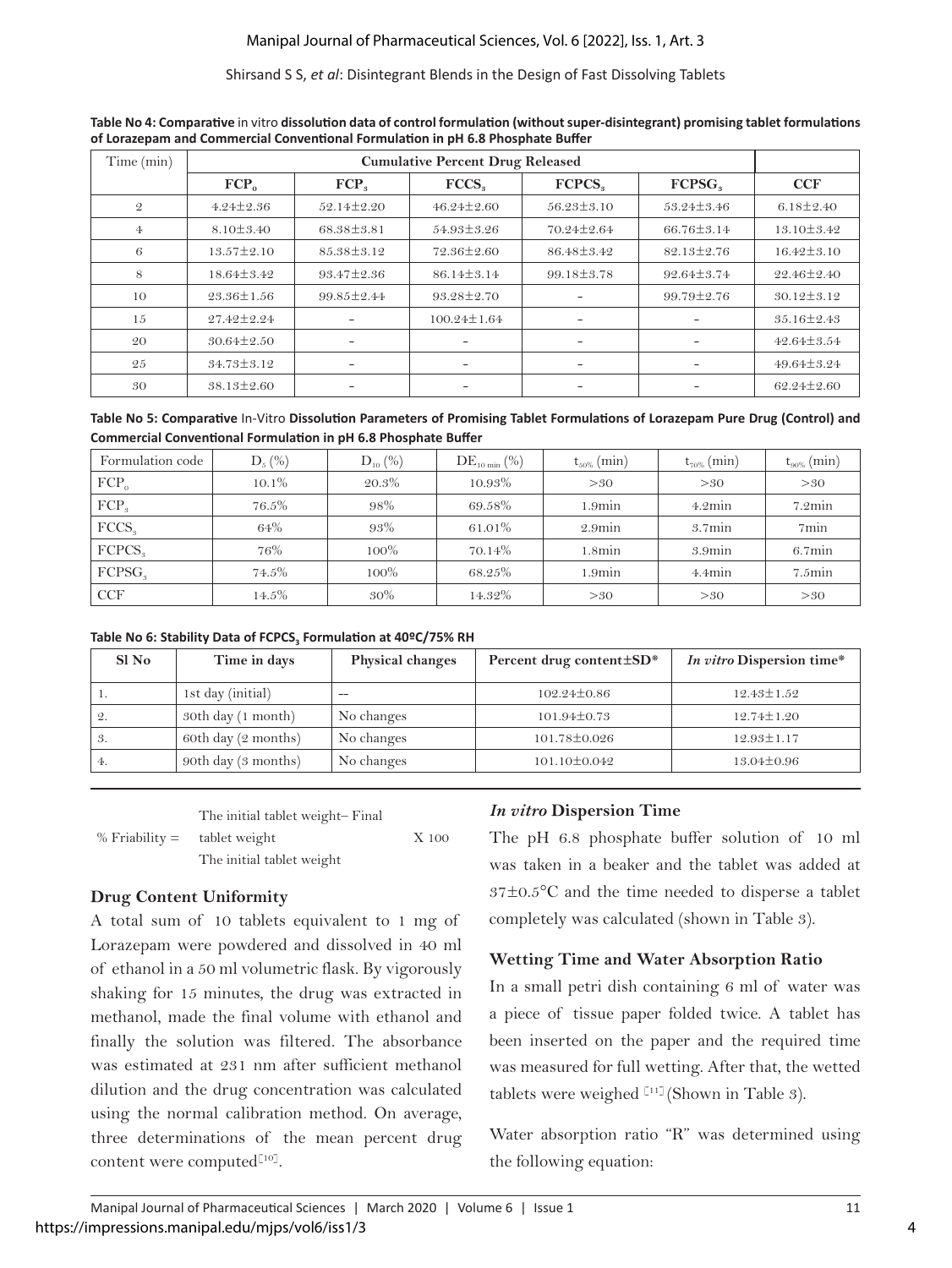#### Shrisand et al.: Disintegrant Blends in the Design of Fast Dissolving Tablets

Shirsand S S, *et al*: Disintegrant Blends in the Design of Fast Dissolving Tablets

 $R = 100$  X ( $W_a - W_b / W_b$ )

Where, W<sub>a</sub> =tabletweight before absorption of water

 $W<sub>b</sub>$  =tabletweight after absorption of water

#### *In vitro* **drug release study**

Lorazepam's fast dissolving tablets have been examined *in vitro* using the Type-II USP dissolution apparatus (Electrolab USP TDT-06 T). The dissolution medium used was 900 ml of pH 6.8 phosphate buffer. The stirrer was calibrated for 50 rpm rotation.The temperature of the dissolution medium was maintained at 37±0.5°C throughout the process. A total of 5 ml of the sample was withdrawn at known time intervals using a prefiltered syringe and the drug release was analyzed by measuring the absorbance at 233 nm. The removed volume was replaced by the new fresh dissolution medium in every period $[12]$ .

**Table No 7: Statistical Analysis of Drug Content Data for Stability of FCPCS3 Formulation**

| Sl No       | Trial                     | First Day $(A)$ | 90th day $(B)$ | $A - B$ |
|-------------|---------------------------|-----------------|----------------|---------|
| 1.          |                           | 104.36          | 103.10         | 1.26    |
| 2.          | $\mathcal{Q}$             | 101.24          | 100.92         | 0.32    |
| 3.          | 3                         | 101.14          | 100.84         | 0.92    |
| 4.          | Mean percent drug content | 102.24          | 101.62         | 0.62    |
| 5.          | Standard Deviation (SD)   | 1.830           | 1.282          | 0.54    |
| $t = 0.652$ |                           |                 |                |         |

 $(p<0.05)$ 



Figure 1: Comparative Cumulative Per cent Drug Release versus Time Plots (Zero Order) of Lorazepam Formulations, Pure Drug (Control) and Commercial Conventional Formulation in pH 6.8 Phosphate Buffer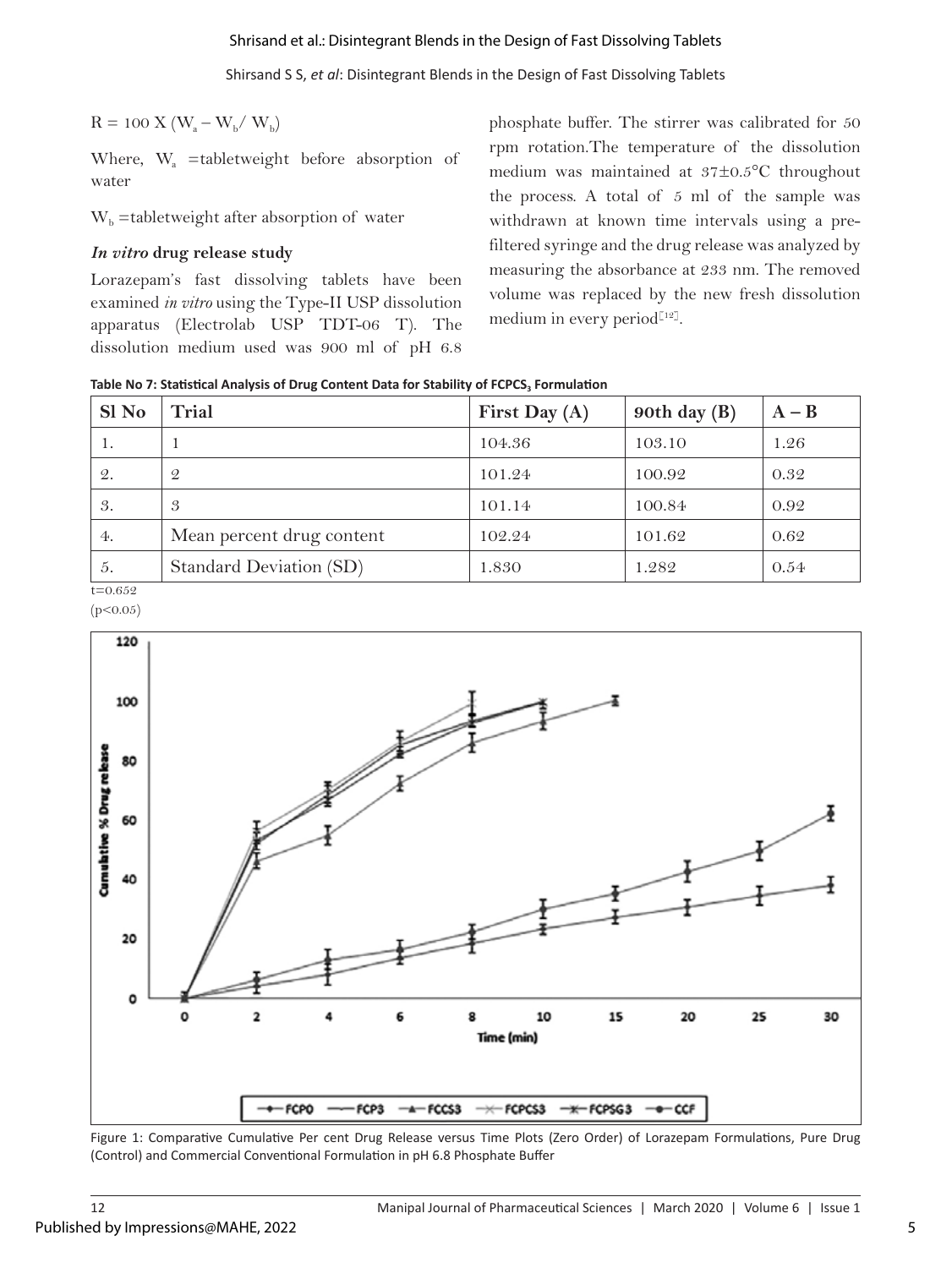### **Accelerated Stability Studies**

Promising formulation stabilization studies  $(FCPCS<sub>s</sub>)$  are carried out by storing 15 tablets at a higher temperature of  $40\pm 2\degree C/75\%$  Relative humidity (RH) (Stationary Chamber, Oswald) in a screw-capped amber bottle for three months. At a period of one month, physical changes, percentage of drug content and *in vitro* dispersion time were visually examined for all tablets (given in Table 6 and 7).

# **Results and Discussion**

The current work on the formulation of fast dissolving tablets consisting of lorazepam has been carried out by the use of Crospovidone and Croscarmellose as a super disintegrant in a separate mixture and to improve the mouth feel mannitol was used as diluent. Altogether twelve formulations and the control formulation  $FCP_0$  have been produced (without super disintegrant). All blends had the Carr's index less than 15%, the angle of repose less than 30° , the bulk density less than 0.570, the tapped density less than 0.640 and Hausner'sratio less than 1.15, which indicated that all blends were within the limits of the Indian Pharmacopoeia. The results are shown in Table 2.

Due to uniform die fills the collected tablets were of standardized weight with appropriate differences according to specifications of the Indian Pharmacopoeia. The drug content was in the range of 101.13%--105.39%, hardness in the range of 2.6- 3.00 kg/cm2, water absorption ratio of 59.28% to 98.76% and wetting time of 13.32 to 215 seconds (given in Table 3) were found to be product quality, stability, absorption rate, and weight period. The friability of the prepared tablets was less than 1%, suggesting that the tablets are mechanically resistant.

Among the formulations that were designed, the FCPCS<sub>3</sub> formula containing 1% w/w and 3% w/w disintegrant combination of crospovidone was promising. The  $FCPCS<sub>3</sub>$  was observed to be 12.43 sec, 13.32 sec and 98.76 per cent respectively (seen from Table 3 for the water absorption ratios, *in vitro*  dispersion and wetting time). Since disintegrants balance each other, the disintegration cycle is accelerated in combination.

*In vitro* dissolution studies were carried out in pH 6.8 phosphate buffer for the commercial conventional formulations (CCF), promising formulations  $\text{[FCP}_{3}$ ,  $FCCS<sub>s</sub> FCPCS<sub>s</sub>, FCPSG<sub>s</sub>$ ) and control formulation  $(FCP<sub>0</sub>)$  studies. Table 4 shows the dissolution value for a percentage of drug released in 5 and 10 mins (D5 and D10), 10 minutes dissolution rate (DE<sub>10</sub>),  $t_{50\%}$ ,  $t_{70\%}$ , and  $t_{90\%}$  and Figure 1 shows the dissolution profile. This results in drug release 16 times( $t_{50\%}$ 1.8 min) then to CCF ( $t_{50\%}$ >30 min) of Lorazepam tablet formulation as shown in the  $FCPCS<sub>s</sub>$  general formulation.

The drug was found to be compatible with all the excipients as indicated by Infra-Red (IR) spectroscopic studies. All Lorazepam pure drug peaks were shown in the  $FCPCS<sub>s</sub>$  and  $FCP<sub>o</sub>$  IR spectrum. It suggests that there was no drug interference with the formulation portion. The  $FCPCS<sub>s</sub>$  formulation stability studies presented in Tables 6 and Tables 7 show that in the *in vitro* dispersion time and the drug content there were no significant changes after 3 months as the p value was less than 0.05.

# **Conclusion**

The study concludes that Lorazepam fast dissolving tablets be developed using the disintegrating blends of Crospovidone show better time to release and disintegrate drugs than when used alone. Because disintegrating blends complement one another, the disintegration process is accelerated in combination. A mixture of wicking and swelling types of excipients can also prove beneficial, as a wicking type of Superdisintegrant can more easily bring the medium (generally water) necessary for swelling into a tablet.

# **Acknowledgement**

The authors thank Centaur Chemicals, Chikboli, Maharashtra for providing the gift sample of Lorazepam, Wockhardt Research Centre, Maharashtra for Crospovidone and Alkem Labs, Maharashtra, for Micro-crystalline cellulose. The authors would also like to thank the staff and management of the HKE Society's College of Pharmacy, Kalaburagi, Karnataka for the facilities to perform the research work.

Conflict of interest: None